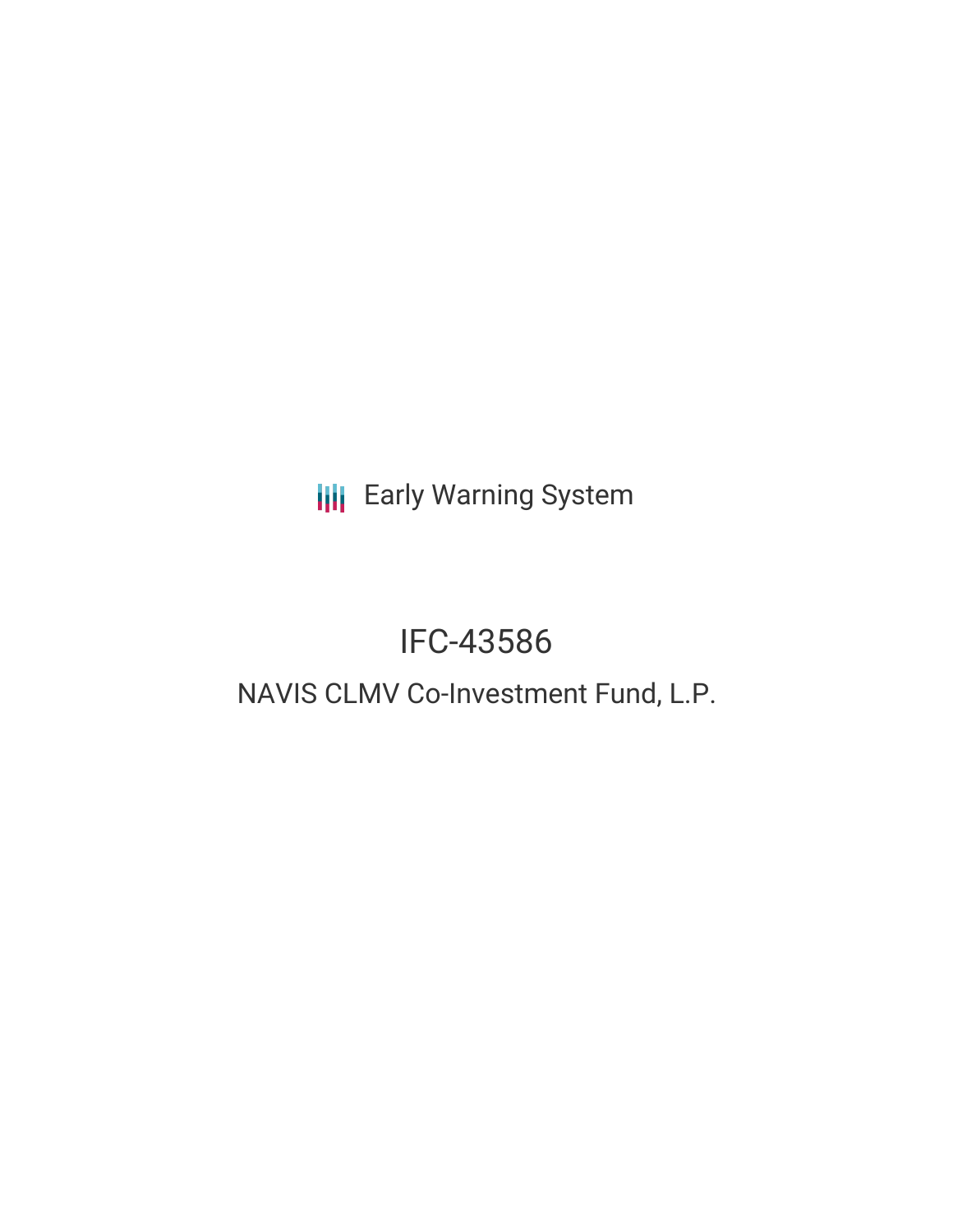| <b>Countries</b>               | Cambodia, Laos, Myanmar, Vietnam        |
|--------------------------------|-----------------------------------------|
| <b>Specific Location</b>       | Cambodia, Laos, Myanmar and Vietnam     |
| <b>Financial Institutions</b>  | International Finance Corporation (IFC) |
| <b>Status</b>                  | Proposed                                |
| <b>Bank Risk Rating</b>        | FI                                      |
| <b>Voting Date</b>             | 2020-11-30                              |
| <b>Borrower</b>                | NAVIS CLMV CO-INVESTMENT FUND, L.P      |
| <b>Sectors</b>                 | Finance                                 |
| <b>Investment Type(s)</b>      | Equity                                  |
| <b>Investment Amount (USD)</b> | $$25.00$ million                        |
| <b>Project Cost (USD)</b>      | \$150.00 million                        |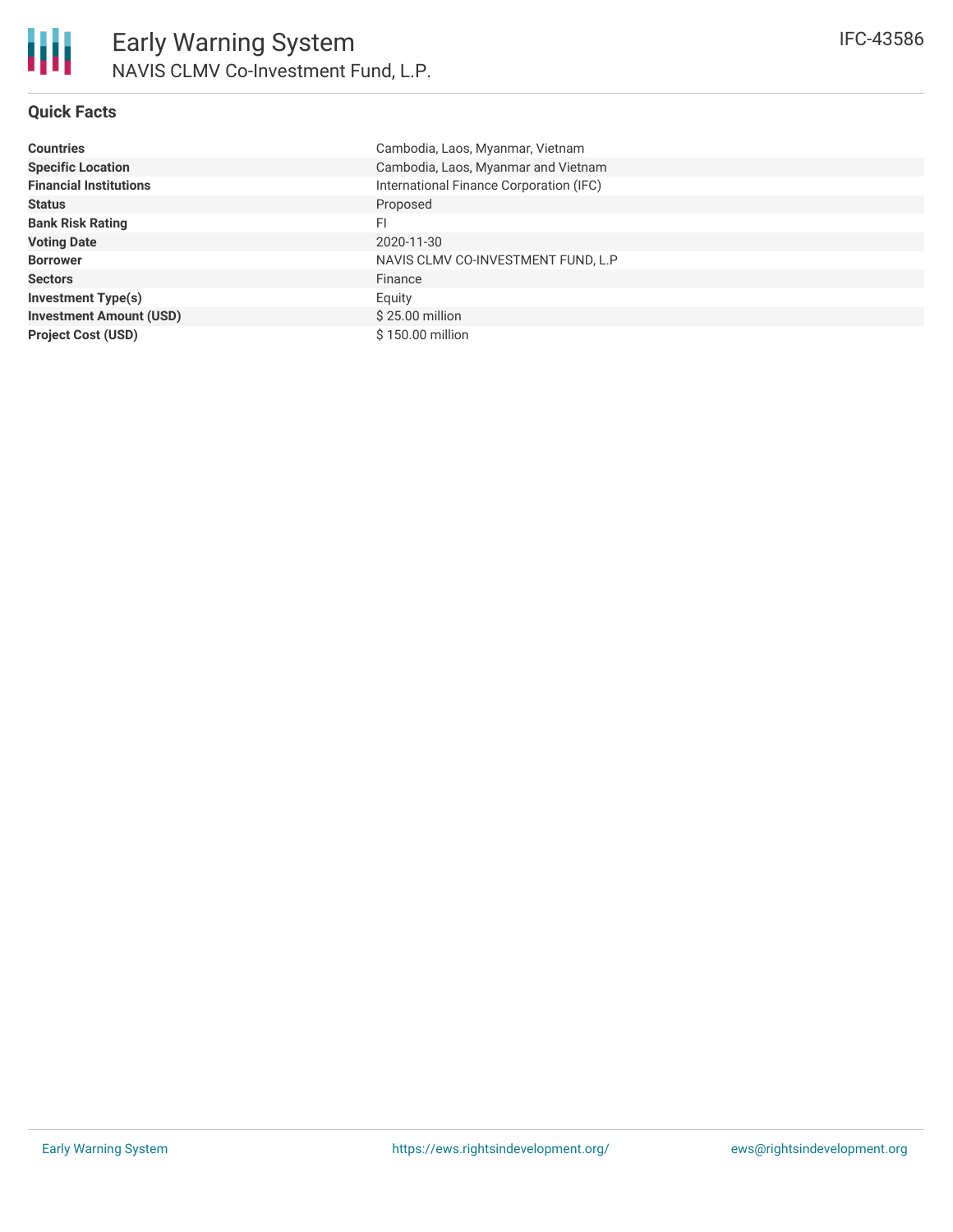

### **Project Description**

According to the bank document, "the proposed investment is for up to US\$25 million in Navis CLMV Co-Investment Fund, L.P. ("the Fund" or "the CLMV Fund"), a US\$150 million (target) buyout fund investing into Cambodia, Laos, Myanmar and Vietnam ("CLMV").

The Fund will be managed by Navis Capital Partners Limited or an affiliate thereof ("Navis"). Also, Navis Partners Limited will co-invest alongside Navis Asia Fund VIII, L.P. and its parallel funds ("Navis VIII") in investments in the CLMV markets".

Both Navis Asia Fund VIII and Navis CLMV Co-Investment Fund, L.P are managed by Navis Capital Partners Limited. The Fund will primarily invest in businesses in Cambodia, Laos, Myanmar and Vietnam.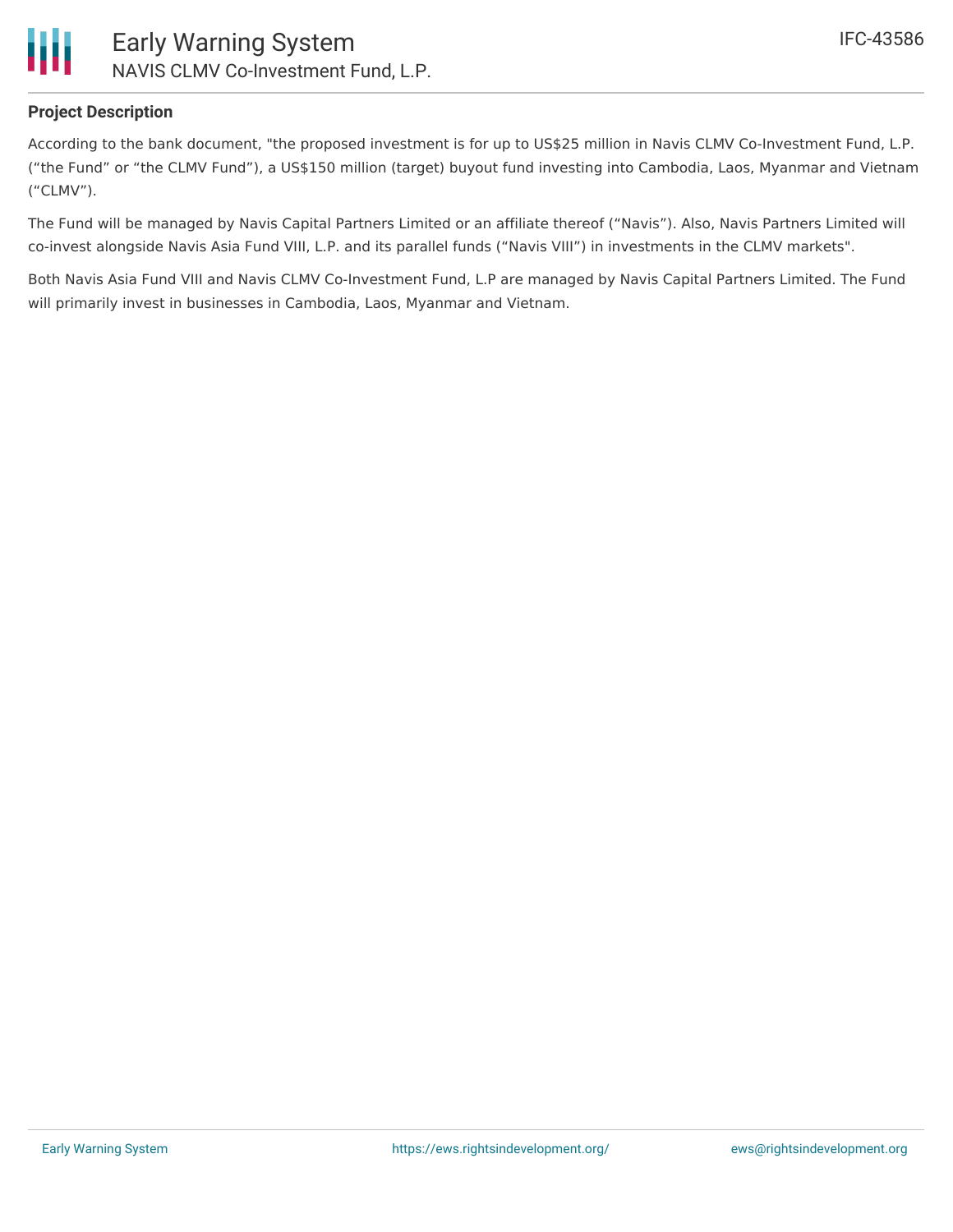

### **Investment Description**

• International Finance Corporation (IFC)

The target size of the CLMV Fund is US\$150 million. IFC's proposed investment in the Fund is an equity investment of up to US\$25 million, not to exceed 20% of total Fund commitments.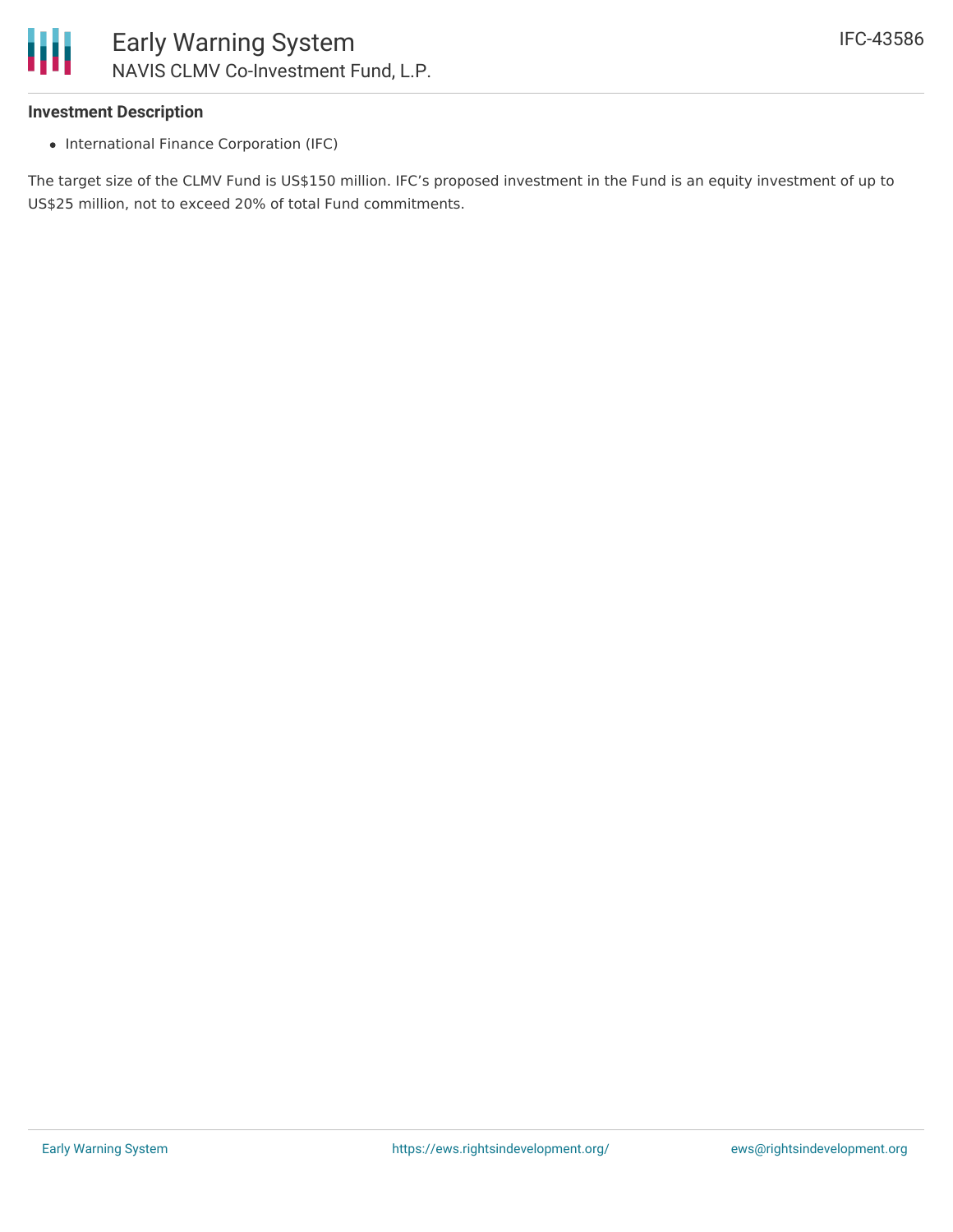

### **Private Actors Description**

Navis is a Southeast Asian-focused fund manager established in 1998 by its founders, Nicholas Bloy, Rodney Muse and Richard Foyston. Since its formation, Navis has been making control investments in growing businesses across the dynamic economies of Southeast Asia, including CLMV.

Website: <https://www.naviscapital.com/>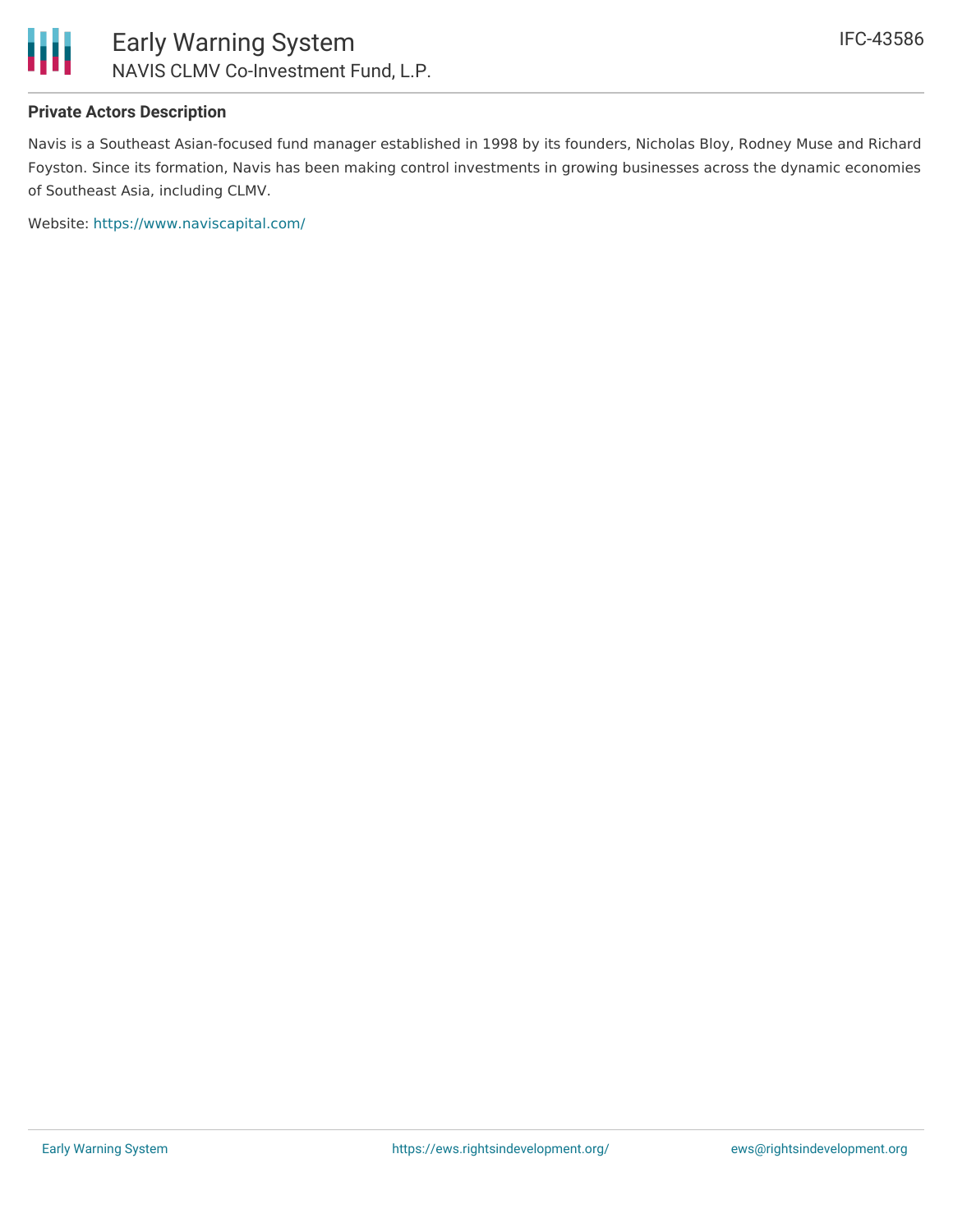

### Early Warning System NAVIS CLMV Co-Investment Fund, L.P.

| <b>Private Actor 1</b>   | <b>Private Actor</b><br>1 Role | <b>Private Actor</b><br>1 Sector | <b>Relation</b>          | <b>Private Actor 2</b>             | <b>Private Actor</b><br>2 Role | <b>Private Actor</b><br>2 Sector |
|--------------------------|--------------------------------|----------------------------------|--------------------------|------------------------------------|--------------------------------|----------------------------------|
| $\overline{\phantom{a}}$ |                                | $\overline{\phantom{0}}$         | $\overline{\phantom{a}}$ | Navis Asia Fund VIII, L.P.         | Investor                       | $\overline{\phantom{a}}$         |
|                          |                                | $\overline{\phantom{0}}$         | $\overline{\phantom{a}}$ | Navis Capital Partners             | Parent Company                 | $\overline{\phantom{a}}$         |
| $\overline{\phantom{a}}$ | -                              | $\overline{\phantom{0}}$         | $\overline{\phantom{a}}$ | NAVIS CLMV CO-INVESTMENT FUND, L.P | Client                         | $\overline{\phantom{a}}$         |